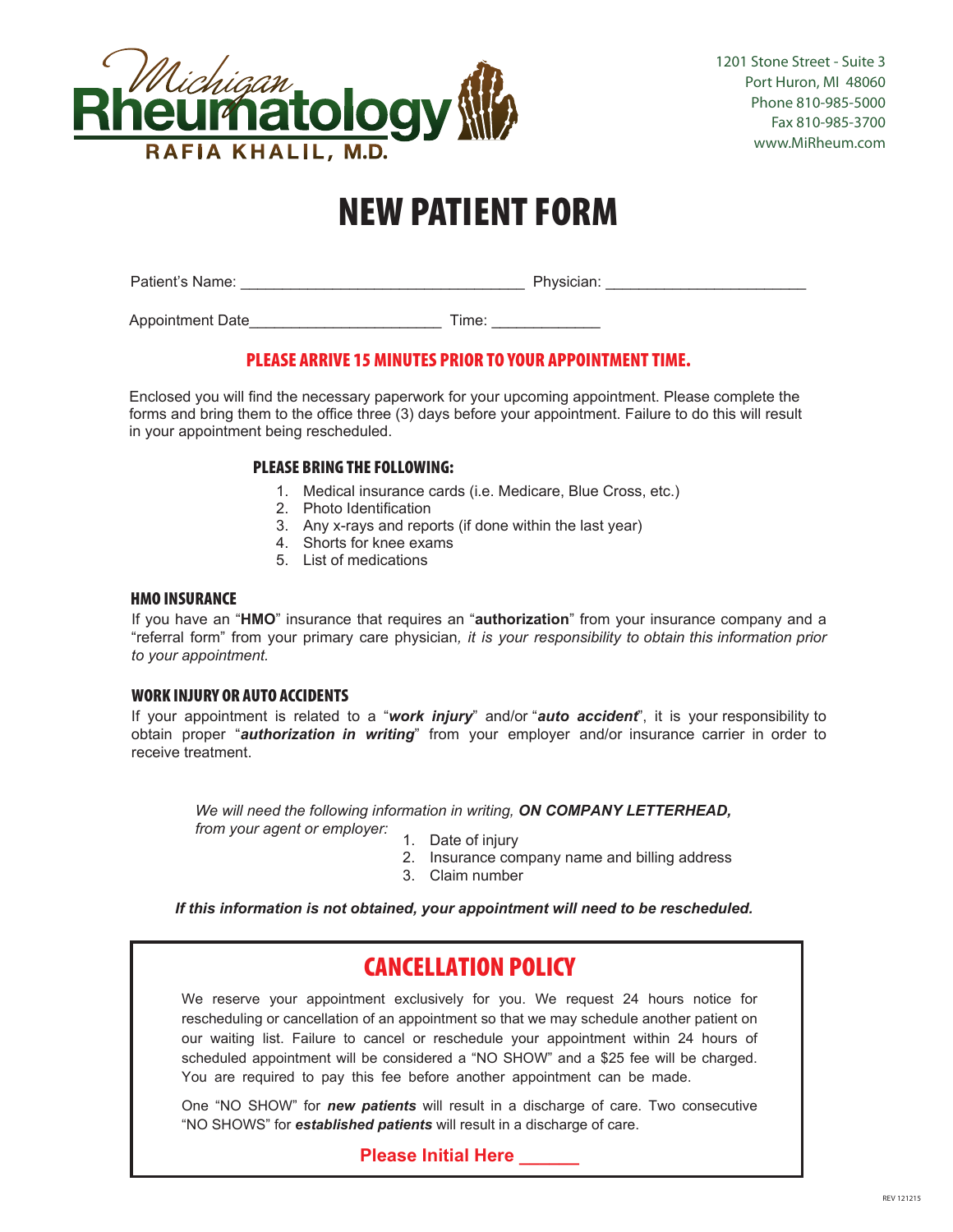

1201 Stone Street - Suite 3 Port Huron, MI 48060 Phone 810-985-5000 Fax 810-985-3700 www.MiRheum.com

### PATIENT INFORMATION

| Date: _____________________                             |                                                                                                                                                         |                                 |                                   |              |
|---------------------------------------------------------|---------------------------------------------------------------------------------------------------------------------------------------------------------|---------------------------------|-----------------------------------|--------------|
|                                                         | Patient's Name:<br><u> </u>                                                                                                                             |                                 |                                   |              |
|                                                         | (First)                                                                                                                                                 | (M.l.)                          | (Last)                            |              |
|                                                         |                                                                                                                                                         |                                 |                                   |              |
|                                                         | (Street)                                                                                                                                                | (City)                          | (State) (Zip)                     |              |
|                                                         |                                                                                                                                                         |                                 |                                   |              |
|                                                         | Birth Date: $\frac{1}{\sqrt{2\pi}}$ / $\frac{1}{\sqrt{2\pi}}$ / $\frac{1}{\sqrt{2\pi}}$                                                                 | $\square$ Female<br>$\Box$ Male |                                   |              |
|                                                         |                                                                                                                                                         |                                 |                                   |              |
|                                                         | Employer's Address: (Street)                                                                                                                            | (City)                          | (State) (Zip)                     |              |
|                                                         |                                                                                                                                                         |                                 |                                   |              |
|                                                         |                                                                                                                                                         |                                 |                                   |              |
| <b>IF MARRIED</b>                                       |                                                                                                                                                         |                                 |                                   |              |
|                                                         | Spouse's Name: $\frac{1}{\sqrt{1-\frac{1}{n}}}\sqrt{\frac{1}{n}}$                                                                                       |                                 |                                   |              |
|                                                         | Spouse's Social Security #: ______ - ____ - ______                                                                                                      |                                 |                                   | Year         |
|                                                         |                                                                                                                                                         |                                 | Phone: National Assembly Phone:   |              |
|                                                         |                                                                                                                                                         |                                 |                                   |              |
|                                                         | (Street)                                                                                                                                                | (City)                          | (State)                           | (Zip)        |
|                                                         | EMERGENCY CONTACT – OTHER THAN HOME PHONE                                                                                                               |                                 |                                   |              |
|                                                         |                                                                                                                                                         |                                 |                                   |              |
|                                                         |                                                                                                                                                         |                                 |                                   |              |
|                                                         | TO MEET FEDERALLY-MANDATED REQUIREMENTS, PLEASE COMPLETE THE FOLLOWING AREAS:                                                                           |                                 |                                   |              |
|                                                         | <b>RACE</b> (select one) $\Box$ American Indian/Alaskan Native $\Box$ Asian $\Box$ Black / African American<br>□ Native Hawaiian/Other Pacific Islander | $\Box$ White                    | $\Box$ Decline                    |              |
| <b>ETHNICITY</b> (select one) $\Box$ Hispanic or Latino |                                                                                                                                                         | $\Box$ Not Hispanic or Latino   | $\Box$ Decline                    |              |
| <b>LANGUAGE</b> (select one) $\Box$ English             | $\Box$ French<br>$\Box$ Mandarin $\Box$ Cantonese $\Box$ Portuguese $\Box$ Russian $\Box$ Vietnamese                                                    | $\Box$ German $\Box$ Italian    | $\Box$ Spanish<br>$\Box$ Japanese | $\Box$ Hindi |
|                                                         | <b>CONTACT PREFERENCE</b> ■ Mail ■ Phone ■ Fax                                                                                                          | $\Box$ Email                    |                                   |              |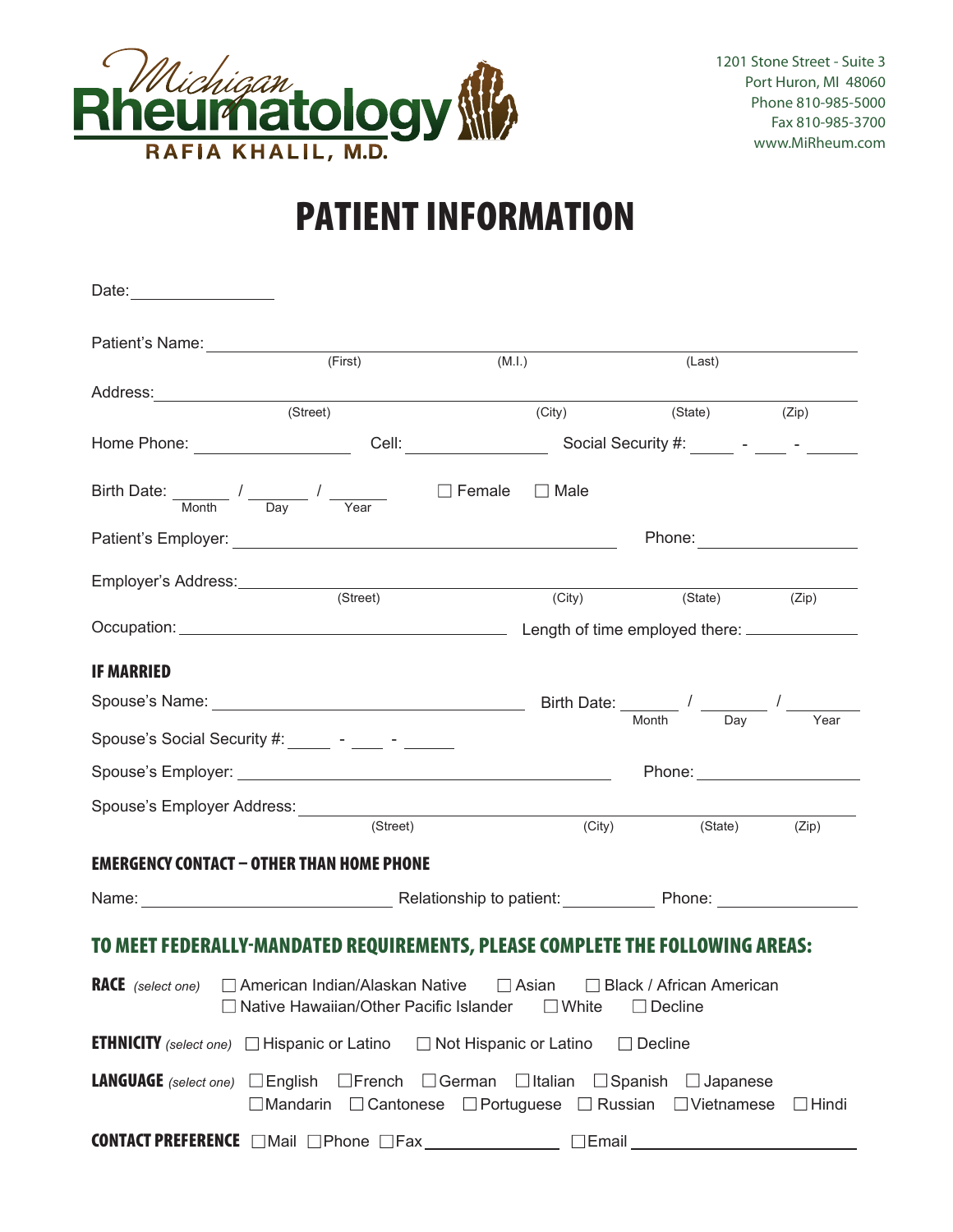

**INSURANCE - PRIMARY** 

### INSURANCE INFORMATION

| <b>INSURANCE - PRIMARY</b>                                                                                                                                                                                                             |          |                                                                                                                                                                                                                                                   |                                                                                                                                                                                     |       |  |  |
|----------------------------------------------------------------------------------------------------------------------------------------------------------------------------------------------------------------------------------------|----------|---------------------------------------------------------------------------------------------------------------------------------------------------------------------------------------------------------------------------------------------------|-------------------------------------------------------------------------------------------------------------------------------------------------------------------------------------|-------|--|--|
|                                                                                                                                                                                                                                        |          |                                                                                                                                                                                                                                                   |                                                                                                                                                                                     |       |  |  |
|                                                                                                                                                                                                                                        |          |                                                                                                                                                                                                                                                   |                                                                                                                                                                                     |       |  |  |
|                                                                                                                                                                                                                                        |          | (City)<br>Relationship to Patient: 2000 2010 2021                                                                                                                                                                                                 | $\frac{\overline{\phantom{a}}}{\phantom{a}}$ $\frac{\overline{\phantom{a}}}{\phantom{a}}$ $\frac{\overline{\phantom{a}}}{\phantom{a}}$ $\frac{\overline{\phantom{a}}}{\phantom{a}}$ | (Zip) |  |  |
|                                                                                                                                                                                                                                        |          |                                                                                                                                                                                                                                                   |                                                                                                                                                                                     |       |  |  |
| <b>INSURANCE - SECONDARY</b>                                                                                                                                                                                                           |          |                                                                                                                                                                                                                                                   |                                                                                                                                                                                     |       |  |  |
|                                                                                                                                                                                                                                        |          |                                                                                                                                                                                                                                                   |                                                                                                                                                                                     |       |  |  |
|                                                                                                                                                                                                                                        |          |                                                                                                                                                                                                                                                   |                                                                                                                                                                                     |       |  |  |
| Name of Insured:<br><u> Letting and the contract of the contract of the contract of the contract of the contract of the contract of the contract of the contract of the contract of the contract of the contract of the contract o</u> |          | (City) (State)<br>Relationship to Patient:<br>Notice that the set of the set of the set of the set of the set of the set of the set of the set of the set of the set of the set of the set of the set of the set of the set of the set of the set |                                                                                                                                                                                     | (Zip) |  |  |
|                                                                                                                                                                                                                                        |          |                                                                                                                                                                                                                                                   |                                                                                                                                                                                     |       |  |  |
| <b>INSURANCE - THIRD</b>                                                                                                                                                                                                               |          |                                                                                                                                                                                                                                                   |                                                                                                                                                                                     |       |  |  |
|                                                                                                                                                                                                                                        |          |                                                                                                                                                                                                                                                   |                                                                                                                                                                                     |       |  |  |
|                                                                                                                                                                                                                                        |          |                                                                                                                                                                                                                                                   |                                                                                                                                                                                     |       |  |  |
|                                                                                                                                                                                                                                        |          | (City)<br>Relationship to Patient:<br><u> Letter Letter Letter Letter Letter Letter Letter Letter Letter Letter Letter Letter Letter Letter Letter Letter Letter Letter Letter Letter Letter Letter Letter Letter Letter Letter Letter Lette</u>  | (State)                                                                                                                                                                             | (Zip) |  |  |
| Contract #:                                                                                                                                                                                                                            | Group #: |                                                                                                                                                                                                                                                   |                                                                                                                                                                                     |       |  |  |

### **ASSIGNMENT AND RELEASE OF INFORMATION (FOR ALL INSURANCES, OTHER THAN MEDICARE)**

I, the undersigned have insurance coverage with the mentioned company(s) on the registration form. I assign to Michigan Rheumatology, all medical benefits, if any, otherwise payable to me for services rendered. I understand that I am financially responsible for all information necessary to secure the payment of benefits. I also agree to release my information for billing purposes.

### **Signature of Insured: Date:**

### **MEDICARE AUTHORIZATION, ASSIGNMENT AND RELEASE OF INFORMATION**

I request that payment of authorized Medicare benefits be made to either me or on my behalf, to Michigan Rheumatology for any services furnished to me by their physicians. I authorize any holder of the medical information about me to release to the HCFA, and/or its agents, any information needed to determine these benefits, or the benefits payable for related services. I understand my signature requests that payment be made and authorizes release of medical information necessary to pay the claim. If other health insurance is indicated in item 9 of the HCFA-1500 form or elsewhere on other approved claim forms or assigned cases, the physician or supplier agrees to accept the charge determined by the Medicare carrier as the full charge, and the patient is responsible only for the deductible, co-insurance and non-covered services. Co-insurance and deductible are based upon charge determination of the Medicare carrier.

### **Signature of Insured: Date: Date: Date: Date: Date: Date: Date: Date: Date: Date: Date: Date: Date: Date: Date: Date: Date: Date: Date: Date: Date: Date: Date: Date: Date:**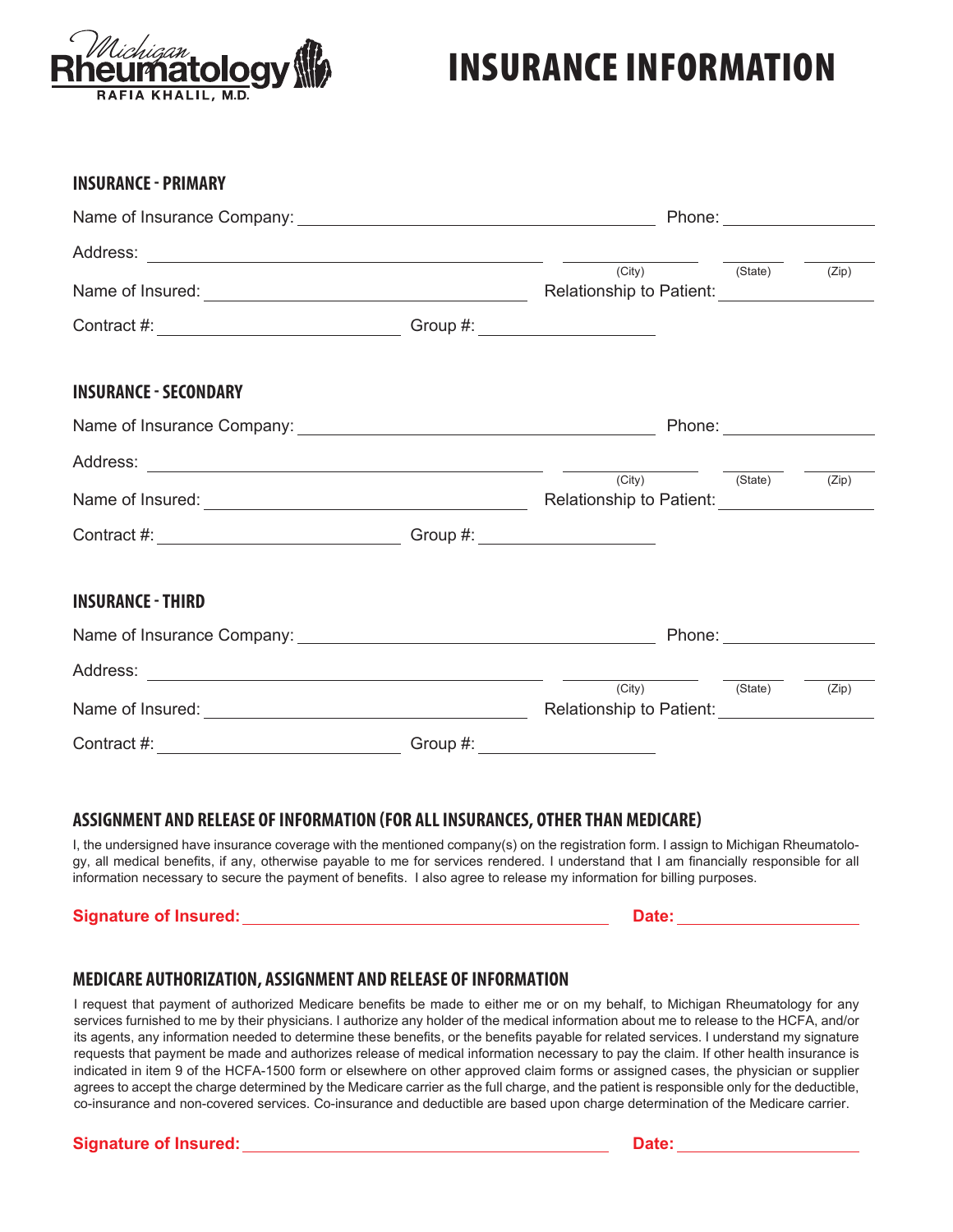

### PATIENT HISTORY

| Date of first appointment: _____/ _____/ _________ Time of appointment: _______________Birthplace: ____________                                                                         |         |                                                                                    |  |                                  |
|-----------------------------------------------------------------------------------------------------------------------------------------------------------------------------------------|---------|------------------------------------------------------------------------------------|--|----------------------------------|
| (First)                                                                                                                                                                                 |         | $(M.l.)$ $(Maiden)$                                                                |  |                                  |
| (Last)                                                                                                                                                                                  |         |                                                                                    |  |                                  |
| Address: _______________                                                                                                                                                                |         |                                                                                    |  | <b>Age:</b> Sex: □ Female □ Male |
| (Street)                                                                                                                                                                                |         | $(Apt \#)$                                                                         |  |                                  |
| $\overline{(City)}$                                                                                                                                                                     | (State) |                                                                                    |  |                                  |
|                                                                                                                                                                                         |         | (Zip)                                                                              |  |                                  |
| <b>MARITAL STATUS:</b> □ Never Married □ Married □ Divorced □ Separated □ Widowed<br>Spouse/Significant Other: □ Alive/Age ______ □ Deceased/Age ______ Major Illnesses? ______________ |         |                                                                                    |  |                                  |
| <b>EDUCATION</b> (circle highest level completed)                                                                                                                                       |         |                                                                                    |  |                                  |
| Grade School 7 8 9 10 11 12 College 1 2 3 4 Graduate School                                                                                                                             |         |                                                                                    |  |                                  |
|                                                                                                                                                                                         |         |                                                                                    |  |                                  |
| <b>REFERRED HERE BY:</b> ("X" one) $\Box$ Self $\Box$ Family $\Box$ Friend $\Box$ Doctor $\Box$ Other Health Professional                                                               |         |                                                                                    |  |                                  |
|                                                                                                                                                                                         |         |                                                                                    |  |                                  |
|                                                                                                                                                                                         |         |                                                                                    |  |                                  |
| Do you have an orthopedic surgeon? $\Box$ Yes $\Box$ No If YES, Name:                                                                                                                   |         |                                                                                    |  |                                  |
|                                                                                                                                                                                         |         |                                                                                    |  |                                  |
|                                                                                                                                                                                         |         | Please SHADE all locations<br>of your pain during the<br><b>PAST WEEK on these</b> |  |                                  |
|                                                                                                                                                                                         |         | <b>BODY DIAGRAMS</b>                                                               |  |                                  |
|                                                                                                                                                                                         |         | and <b>HANDS</b>                                                                   |  |                                  |
| Previous treatment for this problem (include physical therapy,<br>surgery and injections; medications to be listed later)                                                               |         |                                                                                    |  |                                  |
| Please list the names of other practitioners you have seen<br>for this problem:                                                                                                         |         |                                                                                    |  |                                  |

### RHEUMATOLOGIC (ARTHRITIS) HISTORY

At any time have YOU or a BLOOD RELATIVE had any of the following? ("X" if Yes)

| Yourself                    | Relative Name/Relationship | Yourself |                               | <b>Relative Name/Relationship</b> |
|-----------------------------|----------------------------|----------|-------------------------------|-----------------------------------|
| Arthritis (unknown type)    |                            |          | Lupus or "SLE"                |                                   |
| Osteoarthritis              |                            |          | <b>Rheumatoid Arthritis</b>   |                                   |
| Gout                        |                            |          | <b>Ankylosing Spondylitis</b> |                                   |
| <b>Childhood Arthritis</b>  |                            |          | Osteoporosis                  |                                   |
| Other arthritis conditions: |                            |          |                               |                                   |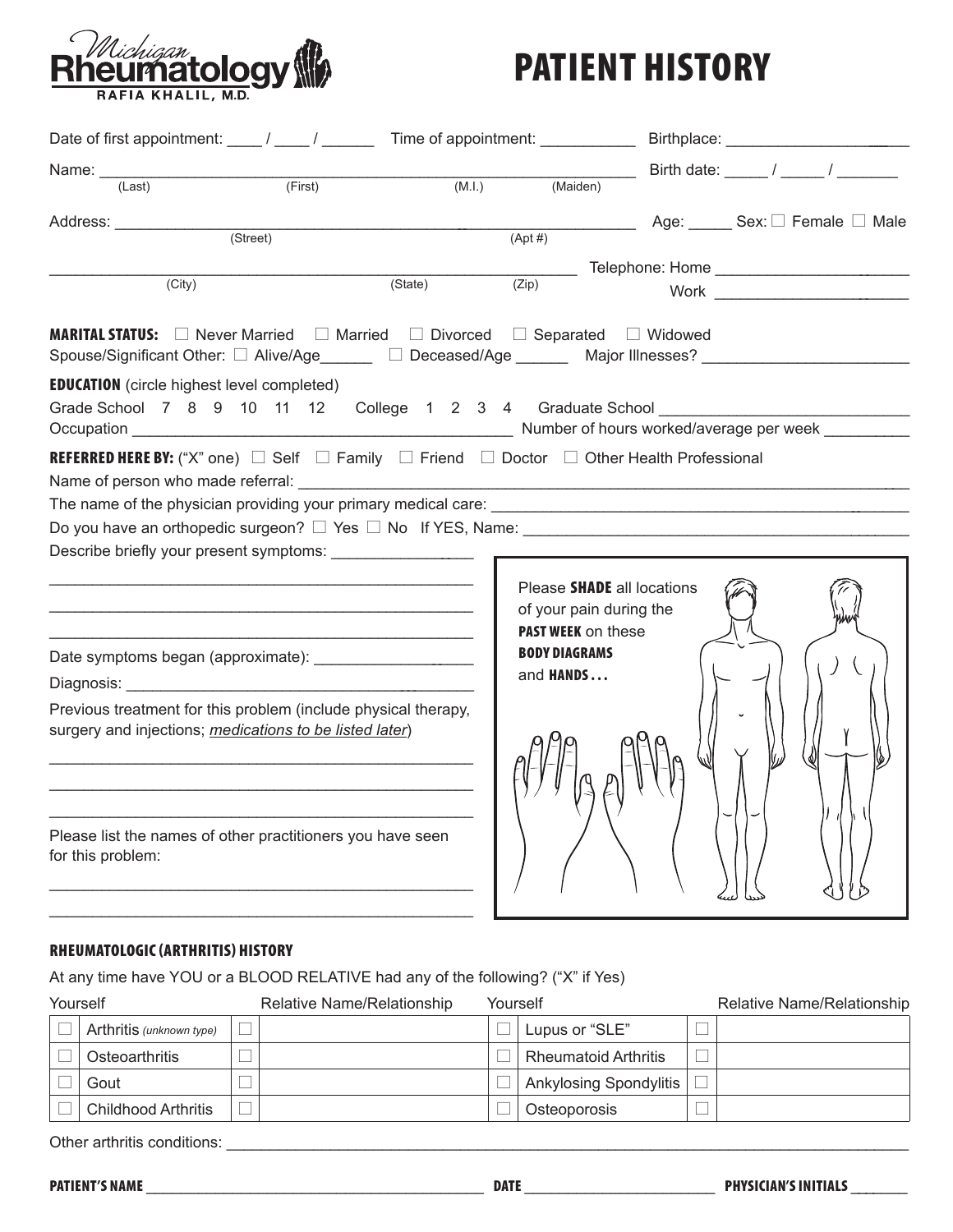

# SYSTEMS REVIEW

|                                                                                                      | As you review the following list, please "X" any problems which have significantly affected you. |                                                                                                                                                                                                                                                                                                                                                                                                                                 |
|------------------------------------------------------------------------------------------------------|--------------------------------------------------------------------------------------------------|---------------------------------------------------------------------------------------------------------------------------------------------------------------------------------------------------------------------------------------------------------------------------------------------------------------------------------------------------------------------------------------------------------------------------------|
| $\frac{1}{\sqrt{2\pi}}$ / $\frac{1}{\sqrt{2\pi}}$ / $\frac{1}{\sqrt{2\pi}}$<br>Date of last eye exam | Date of last tuberculosis test                                                                   | $\frac{1}{\sqrt{1-\frac{1}{2}}}\frac{1}{\sqrt{1-\frac{1}{2}}}\frac{1}{\sqrt{1-\frac{1}{2}}}\frac{1}{\sqrt{1-\frac{1}{2}}}\frac{1}{\sqrt{1-\frac{1}{2}}}\frac{1}{\sqrt{1-\frac{1}{2}}}\frac{1}{\sqrt{1-\frac{1}{2}}}\frac{1}{\sqrt{1-\frac{1}{2}}}\frac{1}{\sqrt{1-\frac{1}{2}}}\frac{1}{\sqrt{1-\frac{1}{2}}}\frac{1}{\sqrt{1-\frac{1}{2}}}\frac{1}{\sqrt{1-\frac{1}{2}}}\frac{1}{\sqrt{1-\frac{1}{2}}}\frac{1}{\sqrt{1-\frac{$ |
| Date of last chest x-ray $\frac{1}{2}$ / $\frac{1}{2}$ / $\frac{1}{2}$                               |                                                                                                  | Date of last bone densitometry _____/ _____/                                                                                                                                                                                                                                                                                                                                                                                    |
| Date of last mammogram $\frac{1}{\sqrt{2\pi}}$ / $\frac{1}{\sqrt{2\pi}}$                             |                                                                                                  |                                                                                                                                                                                                                                                                                                                                                                                                                                 |
| <b>CONSTITUTIONAL</b>                                                                                | <b>GASTROINTESTINAL</b>                                                                          | <b>INTEGUMENTARY (SKIN AND/OR BREAST)</b>                                                                                                                                                                                                                                                                                                                                                                                       |
| $\Box$ Recent weight gain                                                                            | $\Box$ Nausea                                                                                    | $\Box$ Easy bruising                                                                                                                                                                                                                                                                                                                                                                                                            |
| lbs                                                                                                  | $\Box$ Vomiting of blood or coffee                                                               | $\Box$ Redness                                                                                                                                                                                                                                                                                                                                                                                                                  |
| $\Box$ Recent weight loss                                                                            | ground material                                                                                  | $\Box$ Rash                                                                                                                                                                                                                                                                                                                                                                                                                     |
| amount lbs                                                                                           | $\Box$ Stomach pain relieved by food or milk                                                     | $\Box$ Hives                                                                                                                                                                                                                                                                                                                                                                                                                    |
| $\Box$ Fatigue                                                                                       | $\Box$ Jaundice                                                                                  | $\Box$ Sun sensitive (sun allergy)                                                                                                                                                                                                                                                                                                                                                                                              |
| $\Box$ Weakness                                                                                      | $\Box$ Increasing constipation                                                                   | $\Box$ Tightness                                                                                                                                                                                                                                                                                                                                                                                                                |
| $\Box$ Fever                                                                                         | $\Box$ Persistent diarrhea                                                                       | $\Box$ Nodules/bumps                                                                                                                                                                                                                                                                                                                                                                                                            |
|                                                                                                      | $\Box$ Blood in stools                                                                           | $\Box$ Hair loss                                                                                                                                                                                                                                                                                                                                                                                                                |
| <b>EYES</b>                                                                                          | $\Box$ Black stools                                                                              | $\Box$ Color changes of hands or feet                                                                                                                                                                                                                                                                                                                                                                                           |
| $\Box$ Pain                                                                                          | $\Box$ Heartburn                                                                                 | in the cold                                                                                                                                                                                                                                                                                                                                                                                                                     |
| $\Box$ Redness                                                                                       |                                                                                                  |                                                                                                                                                                                                                                                                                                                                                                                                                                 |
| $\Box$ Loss of vision                                                                                | <b>GENITOURINARY</b>                                                                             | <b>NEUROLOGICAL SYSTEM</b>                                                                                                                                                                                                                                                                                                                                                                                                      |
| $\Box$ Double or blurred vision                                                                      | $\Box$ Difficult urination                                                                       | $\Box$ Headaches                                                                                                                                                                                                                                                                                                                                                                                                                |
| $\Box$ Dryness                                                                                       | $\Box$ Pain or burning on urination                                                              | $\Box$ Dizziness                                                                                                                                                                                                                                                                                                                                                                                                                |
| $\Box$ Feels like something in eye                                                                   | Blood in urine                                                                                   | $\Box$ Fainting                                                                                                                                                                                                                                                                                                                                                                                                                 |
| $\Box$ Itching eyes                                                                                  | □ Cloudy, "smoky" urine                                                                          | $\Box$ Muscle spasm                                                                                                                                                                                                                                                                                                                                                                                                             |
| EARS/NOSE/MOUTH/THROAT                                                                               | $\Box$ Pus in urine                                                                              | $\Box$ Loss of consciousness                                                                                                                                                                                                                                                                                                                                                                                                    |
| $\Box$ Ringing in ears                                                                               | $\Box$ Discharge from penis/vagina                                                               | $\Box$ Sensitivity or pain of hands and/or feet                                                                                                                                                                                                                                                                                                                                                                                 |
| $\Box$ Loss of hearing                                                                               | $\Box$ Getting up at night to pass urine                                                         | $\Box$ Memory loss                                                                                                                                                                                                                                                                                                                                                                                                              |
| $\Box$ Nosebleeds                                                                                    | $\Box$ Vaginal dryness                                                                           | $\Box$ Night sweats                                                                                                                                                                                                                                                                                                                                                                                                             |
| $\Box$ Loss of smell                                                                                 | $\Box$ Rash/ulcers                                                                               | <b>PSYCHIATRIC</b>                                                                                                                                                                                                                                                                                                                                                                                                              |
| $\Box$ Dryness in nose                                                                               | $\Box$ Sexual difficulties                                                                       | $\Box$ Excessive worries                                                                                                                                                                                                                                                                                                                                                                                                        |
| $\Box$ Runny nose                                                                                    | □ Prostate trouble                                                                               | $\Box$ Anxiety                                                                                                                                                                                                                                                                                                                                                                                                                  |
| $\Box$ Sore tongue                                                                                   | <b>FOR WOMEN ONLY:</b>                                                                           | $\Box$ Easily losing temper                                                                                                                                                                                                                                                                                                                                                                                                     |
| $\Box$ Bleeding gums                                                                                 | Age when periods began: __________                                                               | $\Box$ Depression                                                                                                                                                                                                                                                                                                                                                                                                               |
| $\Box$ Sores in mouth                                                                                | Periods regular? □ Yes □ No                                                                      | $\Box$ Agitation                                                                                                                                                                                                                                                                                                                                                                                                                |
| $\Box$ Loss of taste                                                                                 | How many days apart? _____________                                                               | $\Box$ Difficulty falling asleep                                                                                                                                                                                                                                                                                                                                                                                                |
| $\Box$ Dryness of mouth                                                                              | Date of last period?                                                                             | $\Box$ Difficulty staying asleep                                                                                                                                                                                                                                                                                                                                                                                                |
| $\Box$ Frequent sore throats                                                                         | Date of last pap? ___________________                                                            | <b>ENDOCRINE</b>                                                                                                                                                                                                                                                                                                                                                                                                                |
| □ Hoarseness                                                                                         | Bleeding after menopause? □ Yes □ No                                                             | $\Box$ Excessive thirst                                                                                                                                                                                                                                                                                                                                                                                                         |
| $\Box$ Difficulty in swallowing                                                                      | Number of pregnancies? __________                                                                | <b>HEMATOLOGIC/LYMPHATIC</b>                                                                                                                                                                                                                                                                                                                                                                                                    |
| <b>CARDIOVASCULAR</b>                                                                                | Number of miscarriages?                                                                          | $\Box$ Swollen glands                                                                                                                                                                                                                                                                                                                                                                                                           |
| $\Box$ Pain in chest                                                                                 | <b>MUSCULOSKELETAL</b>                                                                           | $\Box$ Tender glands                                                                                                                                                                                                                                                                                                                                                                                                            |
| $\Box$ Irregular heart beat                                                                          | $\Box$ Morning stiffness                                                                         | $\Box$ Anemia                                                                                                                                                                                                                                                                                                                                                                                                                   |
| $\Box$ Sudden changes in heart beat                                                                  | Lasting how long?                                                                                | $\Box$ Bleeding tendency                                                                                                                                                                                                                                                                                                                                                                                                        |
| □ High blood pressure                                                                                | minutes _____ hours                                                                              | Transfusion / When?                                                                                                                                                                                                                                                                                                                                                                                                             |
| $\Box$ Heart murmurs                                                                                 | $\Box$ Joint pain                                                                                |                                                                                                                                                                                                                                                                                                                                                                                                                                 |
| <b>RESPIRATORY</b>                                                                                   | □ Muscle weakness                                                                                | ALLERGIC/IMMUNOLOGIC                                                                                                                                                                                                                                                                                                                                                                                                            |
| $\Box$ Shortness of breath                                                                           | Muscle tenderness                                                                                | $\Box$ Frequent sneezing                                                                                                                                                                                                                                                                                                                                                                                                        |
| $\Box$ Difficulty in breathing at night                                                              | $\Box$ Joint swelling                                                                            | $\Box$ Increased susceptibility to infection                                                                                                                                                                                                                                                                                                                                                                                    |
| $\Box$ Swollen legs or feet                                                                          | LIST JOINTS AFFECTED IN THE LAST 6 MONTHS:                                                       |                                                                                                                                                                                                                                                                                                                                                                                                                                 |
| $\Box$ Cough                                                                                         |                                                                                                  |                                                                                                                                                                                                                                                                                                                                                                                                                                 |
| □ Coughing of blood                                                                                  |                                                                                                  |                                                                                                                                                                                                                                                                                                                                                                                                                                 |
| $\Box$ Wheezing (asthma)                                                                             |                                                                                                  |                                                                                                                                                                                                                                                                                                                                                                                                                                 |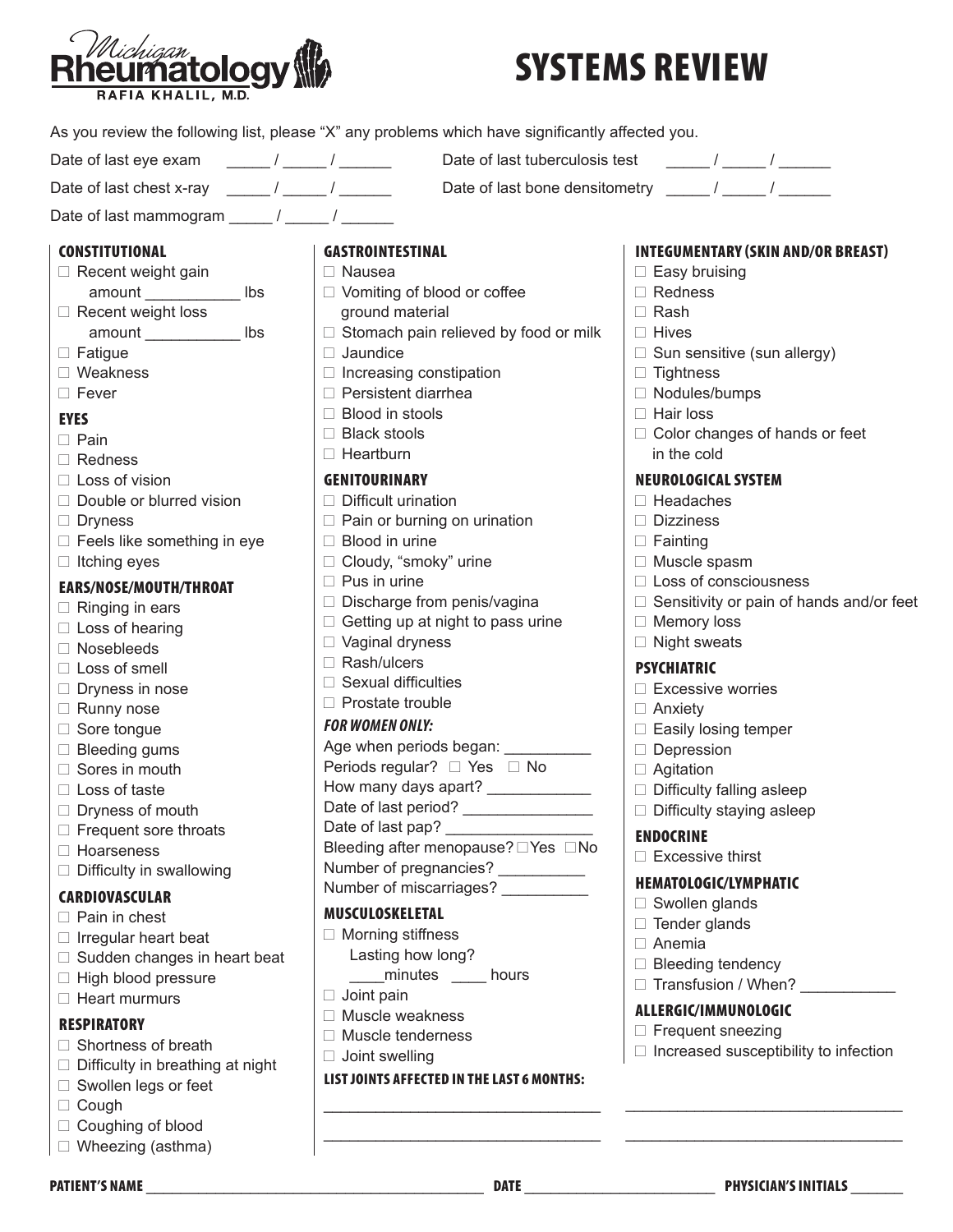

# HISTORY REVIEW

 $\mathcal{L}_\text{max}$  and  $\mathcal{L}_\text{max}$  and  $\mathcal{L}_\text{max}$  and  $\mathcal{L}_\text{max}$ \_\_\_\_\_\_\_\_\_\_\_\_\_\_\_\_\_\_\_\_\_\_\_\_\_\_\_\_\_\_\_\_\_\_\_\_\_\_\_\_\_\_\_\_\_\_\_\_\_\_\_\_

 $\mathcal{A}^{\mathcal{A}}$  Yes g No Describes:  $\mathcal{A}^{\mathcal{A}}$  Yes g No Describes:  $\mathcal{A}^{\mathcal{A}}$ 

PAST MEDICAL HISTORY

### SOCIAL HISTORY

| Do you drink caffeinated beverages? $\Box$ Yes $\Box$ No                   | Do you now have, or ever had: ("X" if yes)                        |                       |                        |  |  |
|----------------------------------------------------------------------------|-------------------------------------------------------------------|-----------------------|------------------------|--|--|
| If Yes, how many cups/glasses per day?                                     | $\Box$ Cancer                                                     | $\Box$ Heart problems | $\Box$ Asthma          |  |  |
| Do you smoke? $\Box$ Yes $\Box$ No $\Box$ Past - How long ago?             | $\Box$ Goiter                                                     | $\Box$ Leukemia       | $\Box$ Stroke          |  |  |
| Do you drink alcohol? $\Box$ Yes $\Box$ No Number per week _______         | $\Box$ Cataracts                                                  | $\Box$ Diabetes       | $\Box$ Epilepsy        |  |  |
| Have you ever been told to cut down on your drinking? $\Box$ Yes $\Box$ No | $\Box$ Nervous Breakdown                                          | $\Box$ Stomach Ulcers | $\Box$ Rheumatic Fever |  |  |
| Do you use drugs for reasons that are not medical? $\Box$ Yes $\Box$ No    | $\Box$ Bad Headaches                                              | $\Box$ Jaundice       | $\Box$ Colitis         |  |  |
|                                                                            | $\Box$ Kidney Disease                                             | $\Box$ Pneumonia      | $\Box$ Psoriasis       |  |  |
|                                                                            | $\Box$ Anemia                                                     | $\Box$ HIV/AIDS       | □ High Blood Pressure  |  |  |
| Do you exercise regularly? $\Box$ Yes $\Box$ No                            | $\Box$ Emphysema                                                  | $\Box$ Glaucoma       | $\Box$ Tuberculosis    |  |  |
|                                                                            |                                                                   |                       |                        |  |  |
| Amount per week ______________________                                     |                                                                   |                       |                        |  |  |
| How many hours of sleep do you get at night? _________                     | Natural or Alternative Therapies (chiropractic, magnets, massage, |                       |                        |  |  |
| Do you get enough sleep at night? $\Box$ Yes $\Box$ No                     |                                                                   |                       |                        |  |  |
| Do you wake up feeling rested? $\Box$ Yes $\Box$ No                        |                                                                   |                       |                        |  |  |

#### PREVIOUS OPERATIONS

| <b>TYPE</b> | <b>YEAR</b> | <b>REASON</b> |
|-------------|-------------|---------------|
| 1.          |             |               |
| 2.          |             |               |
| 3.          |             |               |
| 4.          |             |               |
| 5.          |             |               |
| 6.          |             |               |

| Any previous fractures? $\Box$ Yes $\Box$ No Describe:     |  |  |
|------------------------------------------------------------|--|--|
| Any other serious injuries? $\Box$ Yes $\Box$ No Describe: |  |  |

#### FAMILY HISTORY

| <b>IF LIVING</b>                                                                      |                                |                                                                               |                                 | <b>IF DECEASED</b>           |  |  |  |  |
|---------------------------------------------------------------------------------------|--------------------------------|-------------------------------------------------------------------------------|---------------------------------|------------------------------|--|--|--|--|
| Age                                                                                   |                                | <b>Current Health</b>                                                         | Age at Death                    | Cause                        |  |  |  |  |
| Father                                                                                |                                |                                                                               |                                 |                              |  |  |  |  |
| Mother                                                                                |                                |                                                                               |                                 |                              |  |  |  |  |
|                                                                                       | Number of siblings ___________ | Number living ___________                                                     | Number deceased __________      |                              |  |  |  |  |
| Number living ___________<br>Number of children ___________<br>Number deceased Number |                                |                                                                               |                                 | List ages of each __________ |  |  |  |  |
|                                                                                       |                                |                                                                               |                                 |                              |  |  |  |  |
|                                                                                       |                                | Do you know of any blood relative who has or had: ("X" and give relationship) |                                 |                              |  |  |  |  |
|                                                                                       | □ Cancer <u>______________</u> | $\Box$ Heart disease $\Box$                                                   | Rheumatic fever _________       | □ Tuberculosis __________    |  |  |  |  |
|                                                                                       | $\Box$ Leukemia $\Box$         | □ High blood pressure <u>____________</u>                                     | $\Box$ Epilepsy _______________ |                              |  |  |  |  |
| □ Stroke _________________  □ Bleeding tendency ____________                          |                                |                                                                               | □ Goiter _______________        |                              |  |  |  |  |
|                                                                                       |                                | $\Box$ Colitis $\Box$ Alcoholism $\Box$ Alcoholism $\Box$                     | Psoriasis _______________       |                              |  |  |  |  |
|                                                                                       | PATIENT'S NAME                 |                                                                               |                                 | PHYSICIAN'S INITIALS _______ |  |  |  |  |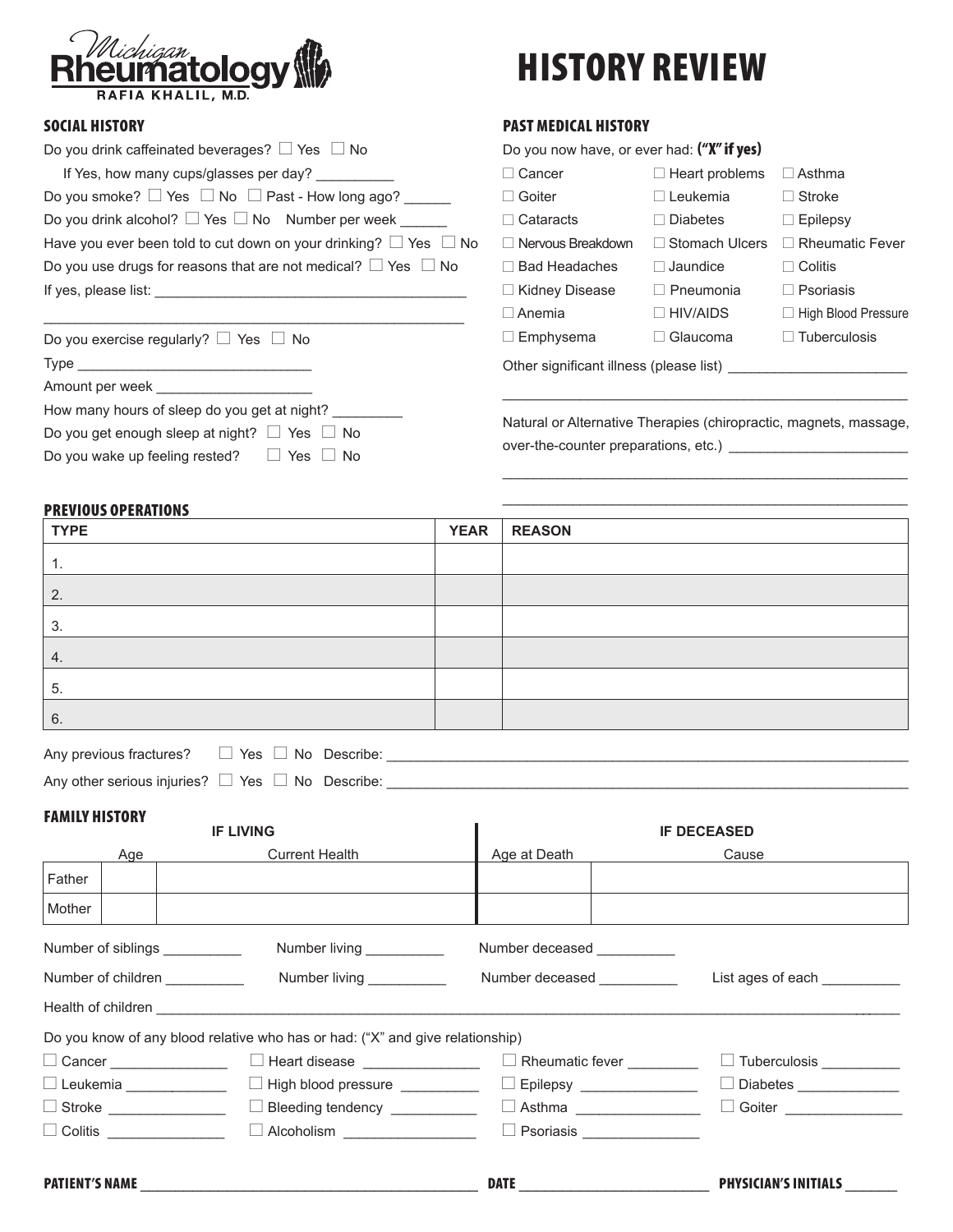

### MEDICATIONS

Drug Allergies? g No g Yes – To What? \_\_\_\_\_\_\_\_\_\_\_\_\_\_\_\_\_\_\_\_\_\_\_\_\_\_\_\_\_\_\_\_\_\_\_\_\_\_\_\_\_\_\_\_\_\_\_\_\_\_\_\_\_\_\_\_\_\_\_\_\_\_\_

Type of reaction: \_\_\_\_\_\_\_\_\_\_\_\_\_\_\_\_\_\_\_\_\_\_\_\_\_\_\_\_\_\_\_\_\_\_\_\_\_\_\_\_\_\_\_\_\_\_\_\_\_\_\_\_\_\_\_\_\_\_\_\_\_\_\_\_\_\_\_\_\_\_\_\_\_\_\_\_\_\_\_\_\_\_\_

### PRESENT MEDICATIONS Please list any medications you are currently taking. Include such items as: aspirin, vitamins,

| <b>NAME OF DRUG</b> | <b>DOSE - INCLUDE</b><br><b>STRENGTH &amp; NUMBER</b><br>OF PILLS PER DAY | <b>HOW LONG HAVE</b><br><b>YOU TAKEN THIS</b><br><b>MEDICATION?</b> | A LOT | <b>SOME</b> | PLEASE "X" - MEDICATION HELPED<br><b>NOT AT ALL</b> |  |
|---------------------|---------------------------------------------------------------------------|---------------------------------------------------------------------|-------|-------------|-----------------------------------------------------|--|
| 1.                  |                                                                           |                                                                     |       |             |                                                     |  |
| 2.                  |                                                                           |                                                                     |       |             |                                                     |  |
| 3.                  |                                                                           |                                                                     |       |             |                                                     |  |
| 4.                  |                                                                           |                                                                     |       |             |                                                     |  |
| 5.                  |                                                                           |                                                                     |       |             |                                                     |  |
| 6.                  |                                                                           |                                                                     |       |             |                                                     |  |
| 7.                  |                                                                           |                                                                     |       |             |                                                     |  |
| 8.                  |                                                                           |                                                                     |       |             |                                                     |  |

### **PAST MEDICATIONS** Please review this list of "arthritis" medications. As accurately as possible, try to remember which **PAST MEDICATIONS** medications you have taken, how long you were taking the medication, the results of medication, and list any reactions you may have had. Record your comments in the spaces provided.

| <b>DRUGS NAMES / DOSAGE</b>                           | <b>LENGTH OF</b><br><b>TIME TAKEN</b> | PLEASE "X" - MEDICATION HELPED<br>A LOT<br><b>SOME</b><br><b>NOT AT ALL</b> |                          |                   | <b>ANY REACTIONS?</b>       |
|-------------------------------------------------------|---------------------------------------|-----------------------------------------------------------------------------|--------------------------|-------------------|-----------------------------|
| <b>PAIN RELIEVERS</b>                                 |                                       |                                                                             |                          |                   |                             |
| Acetaminophen (Tylenol)                               |                                       |                                                                             |                          | Г                 |                             |
| Codeine (Vicodin, Tylenol 3)                          |                                       |                                                                             |                          | Г                 |                             |
| Propoxyphene (Darvon/Darvocet)                        |                                       |                                                                             |                          |                   |                             |
| Tramadol (Ultram)                                     |                                       |                                                                             |                          |                   |                             |
| Other:                                                |                                       | er<br>1970                                                                  | π                        | Г                 |                             |
| <b>DISEASE MODIFYING ANTIRHEUMATIC DRUGS (DMARDs)</b> |                                       |                                                                             |                          |                   |                             |
| Auranofin, gold pills (Ridaura)                       |                                       | an i                                                                        | $\overline{\phantom{a}}$ | $\Box$            |                             |
| Gold shots (Myochrysine or Solganol)                  |                                       |                                                                             |                          | $\overline{\Box}$ |                             |
| Hydroxychloroquine (Plaquenil)                        |                                       |                                                                             |                          |                   |                             |
| Leflunomide (Arava)                                   |                                       |                                                                             |                          |                   |                             |
| Methotrexate (Rheumatrex)                             |                                       |                                                                             |                          | Г                 |                             |
| Azathioprine (Imuran)                                 |                                       |                                                                             |                          |                   |                             |
| Sulfasalazine (Azulfidine)                            |                                       |                                                                             |                          |                   |                             |
| Etanercept (Enbrel)                                   |                                       |                                                                             | π                        | Г                 |                             |
| Infliximab (Remicade)                                 |                                       | ▔                                                                           |                          | Г                 |                             |
| Adalimumab (Humira)                                   |                                       |                                                                             |                          |                   |                             |
| Abatacept (Orencia)                                   |                                       |                                                                             |                          | $\Box$            |                             |
| Certolizumab Pegol (Cimzia)                           |                                       |                                                                             |                          |                   |                             |
| Other:                                                |                                       |                                                                             |                          |                   |                             |
| Other:                                                |                                       | and the                                                                     | π                        | Г                 |                             |
| <b>PATIENT'S NAME</b>                                 |                                       | <b>DATE</b>                                                                 |                          |                   | <b>PHYSICIAN'S INITIALS</b> |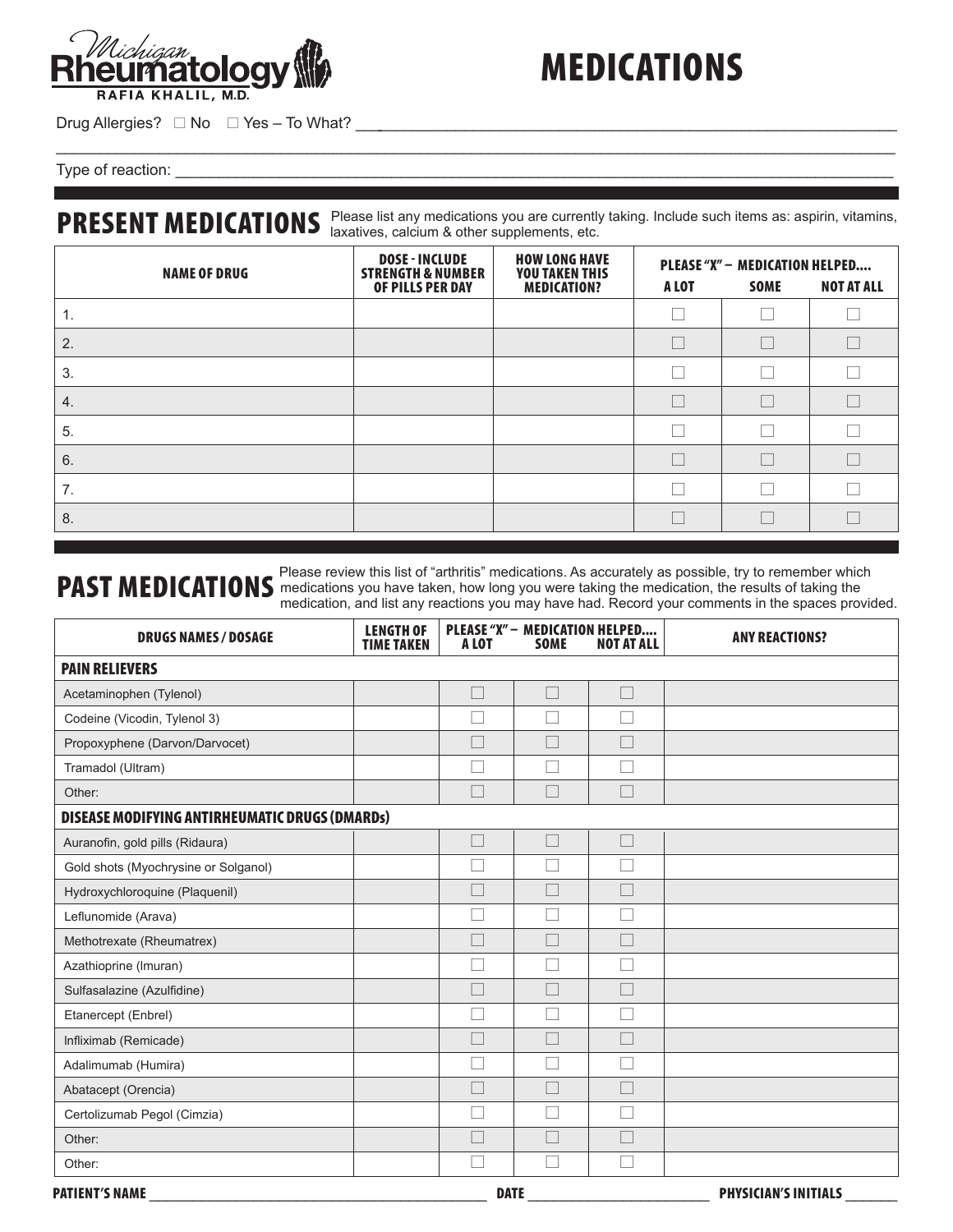

| <b>DRUGS NAMES / DOSAGE</b>                                                                                                                                                                                                                                                                                                                                     | <b>LENGTH OF</b><br><b>TIME TAKEN</b> | PLEASE "X" - MEDICATION HELPED<br>A LOT | <b>SOME</b>              | <b>NOT AT ALL</b>        | <b>ANY REACTIONS?</b> |  |  |
|-----------------------------------------------------------------------------------------------------------------------------------------------------------------------------------------------------------------------------------------------------------------------------------------------------------------------------------------------------------------|---------------------------------------|-----------------------------------------|--------------------------|--------------------------|-----------------------|--|--|
| <b>NON-STEROIDAL ANTI-INFLAMMATORY DRUGS (NSAIDs)</b>                                                                                                                                                                                                                                                                                                           |                                       | П                                       |                          |                          |                       |  |  |
| PLEASE CIRCLE ANY MEDICATIONS THAT YOU HAVE TAKEN IN THE PAST<br>Ansaid (flurbiprofen)<br>Arthrotec (diclofenac + misoprostil)<br>Aspirin (including coated aspirin)<br>Celebrex (celecoxib)<br>Clinoril (sulindac)<br>Daypro (oxaprozin)<br>Disalcid (salsalate)<br>Dolobid (diflunisal)<br>Feldene (piroxicam)<br>Indocin (indomethacin)<br>Lodine (etodolac) |                                       |                                         |                          |                          |                       |  |  |
| Oruvail (ketoprofen)<br>Meclomen (meclofenamate)<br>Motrin/Rufen (ibuprofen)<br>Nalfon (fenoprofen)<br>Naprosyn (naproxen)<br>Tolectin (tolmetin)<br>Trilisate (choline magnesium trisalicylate)<br>Vioxx (rofecoxib)<br>Voltaren (diclofenac)                                                                                                                  |                                       |                                         |                          |                          |                       |  |  |
| <b>OSTEOPOROSIS MEDICATIONS</b>                                                                                                                                                                                                                                                                                                                                 | <b>LENGTH OF</b><br><b>TIME TAKEN</b> | <b>HELPED A LOT</b>                     | <b>SOME</b>              | <b>NOT AT ALL</b>        | <b>ANY REACTIONS?</b> |  |  |
| Estrogen (Premarin)                                                                                                                                                                                                                                                                                                                                             |                                       | $\Box$                                  |                          |                          |                       |  |  |
| Alendronate (Fosamax)                                                                                                                                                                                                                                                                                                                                           |                                       | $\overline{\phantom{a}}$                |                          |                          |                       |  |  |
| Etidronate (Didronel)                                                                                                                                                                                                                                                                                                                                           |                                       | П                                       | П                        | $\Box$                   |                       |  |  |
| Raloxifene (Evista)                                                                                                                                                                                                                                                                                                                                             |                                       |                                         |                          |                          |                       |  |  |
| Ibandronate (Boniva)                                                                                                                                                                                                                                                                                                                                            |                                       | l I                                     |                          | $\overline{\phantom{a}}$ |                       |  |  |
| Calcitonin injection/nasal (Miacalcin, Calcimar)                                                                                                                                                                                                                                                                                                                |                                       | П                                       | П                        | П                        |                       |  |  |
| Risedronate (Actonel)                                                                                                                                                                                                                                                                                                                                           |                                       |                                         |                          |                          |                       |  |  |
| Denosumab (Prolia)                                                                                                                                                                                                                                                                                                                                              |                                       | L.                                      |                          |                          |                       |  |  |
| Zoledronic Acid (Reclast)                                                                                                                                                                                                                                                                                                                                       |                                       | П                                       | П                        | $\Box$                   |                       |  |  |
| Vitamin D Rx                                                                                                                                                                                                                                                                                                                                                    |                                       |                                         |                          |                          |                       |  |  |
| Other:                                                                                                                                                                                                                                                                                                                                                          |                                       |                                         |                          |                          |                       |  |  |
| <b>GOUT MEDICATIONS</b>                                                                                                                                                                                                                                                                                                                                         | <b>LENGTH OF</b><br><b>TIME TAKEN</b> | <b>HELPED A LOT</b>                     | <b>SOME</b>              | <b>NOT AT ALL</b>        | <b>ANY REACTIONS?</b> |  |  |
| Probenecid (Benemid)                                                                                                                                                                                                                                                                                                                                            |                                       | $\Box$                                  |                          |                          |                       |  |  |
| Colchicine (Colcrys)                                                                                                                                                                                                                                                                                                                                            |                                       |                                         |                          |                          |                       |  |  |
| Allopurinol (Zyloprim/Lopurin)                                                                                                                                                                                                                                                                                                                                  |                                       | $\overline{\phantom{a}}$                | $\Box$                   | $\Box$                   |                       |  |  |
| Febuxostat (Uloric)                                                                                                                                                                                                                                                                                                                                             |                                       | П                                       | П                        | П                        |                       |  |  |
| Other:                                                                                                                                                                                                                                                                                                                                                          |                                       |                                         |                          |                          |                       |  |  |
| <b>OTHER MEDICATIONS</b>                                                                                                                                                                                                                                                                                                                                        | <b>LENGTH OF</b><br><b>TIME TAKEN</b> | <b>HELPED A LOT</b>                     | <b>SOME</b>              | <b>NOT AT ALL</b>        | <b>ANY REACTIONS?</b> |  |  |
| Tamoxifen (Nolvadex)                                                                                                                                                                                                                                                                                                                                            |                                       | $\Box$                                  |                          |                          |                       |  |  |
| Tiludronate (Skelid)                                                                                                                                                                                                                                                                                                                                            |                                       | $\Box$                                  |                          |                          |                       |  |  |
| Cortisone/Prednisone                                                                                                                                                                                                                                                                                                                                            |                                       | П                                       | П                        | $\Box$                   |                       |  |  |
| Hyalgan/Synvisc injections                                                                                                                                                                                                                                                                                                                                      |                                       | $\Box$                                  | $\overline{\phantom{a}}$ |                          |                       |  |  |
| Herbal or Nutritional Supplements                                                                                                                                                                                                                                                                                                                               |                                       |                                         |                          |                          |                       |  |  |
| Please list any other Supplements:                                                                                                                                                                                                                                                                                                                              |                                       |                                         |                          |                          |                       |  |  |

### HAVE YOU PARTICIPATED IN ANY CLINICAL TRIALS FOR NEW MEDICATIONS?

*Michigan*<br>**PUIMATOLOGY** 

 $\square$  No  $\square$  Yes – Please List:  $\underline{\qquad \qquad \qquad \qquad \qquad \qquad \qquad }$ 

\_\_\_\_\_\_\_\_\_\_\_\_\_\_\_\_\_\_\_\_\_\_\_\_\_\_\_\_\_\_\_\_\_\_\_\_\_\_\_\_\_\_\_\_\_\_\_\_\_\_\_\_\_\_\_\_\_\_\_\_\_\_\_\_\_\_\_\_\_\_\_\_\_\_\_\_\_\_\_\_\_\_\_\_\_\_\_\_\_\_\_\_\_\_\_\_\_\_\_\_\_\_\_\_\_\_\_\_ \_\_\_\_\_\_\_\_\_\_\_\_\_\_\_\_\_\_\_\_\_\_\_\_\_\_\_\_\_\_\_\_\_\_\_\_\_\_\_\_\_\_\_\_\_\_\_\_\_\_\_\_\_\_\_\_\_\_\_\_\_\_\_\_\_\_\_\_\_\_\_\_\_\_\_\_\_\_\_\_\_\_\_\_\_\_\_\_\_\_\_\_\_\_\_\_\_\_\_\_\_\_\_\_\_\_\_\_ \_\_\_\_\_\_\_\_\_\_\_\_\_\_\_\_\_\_\_\_\_\_\_\_\_\_\_\_\_\_\_\_\_\_\_\_\_\_\_\_\_\_\_\_\_\_\_\_\_\_\_\_\_\_\_\_\_\_\_\_\_\_\_\_\_\_\_\_\_\_\_\_\_\_\_\_\_\_\_\_\_\_\_\_\_\_\_\_\_\_\_\_\_\_\_\_\_\_\_\_\_\_\_\_\_\_\_\_ \_\_\_\_\_\_\_\_\_\_\_\_\_\_\_\_\_\_\_\_\_\_\_\_\_\_\_\_\_\_\_\_\_\_\_\_\_\_\_\_\_\_\_\_\_\_\_\_\_\_\_\_\_\_\_\_\_\_\_\_\_\_\_\_\_\_\_\_\_\_\_\_\_\_\_\_\_\_\_\_\_\_\_\_\_\_\_\_\_\_\_\_\_\_\_\_\_\_\_\_\_\_\_\_\_\_\_\_